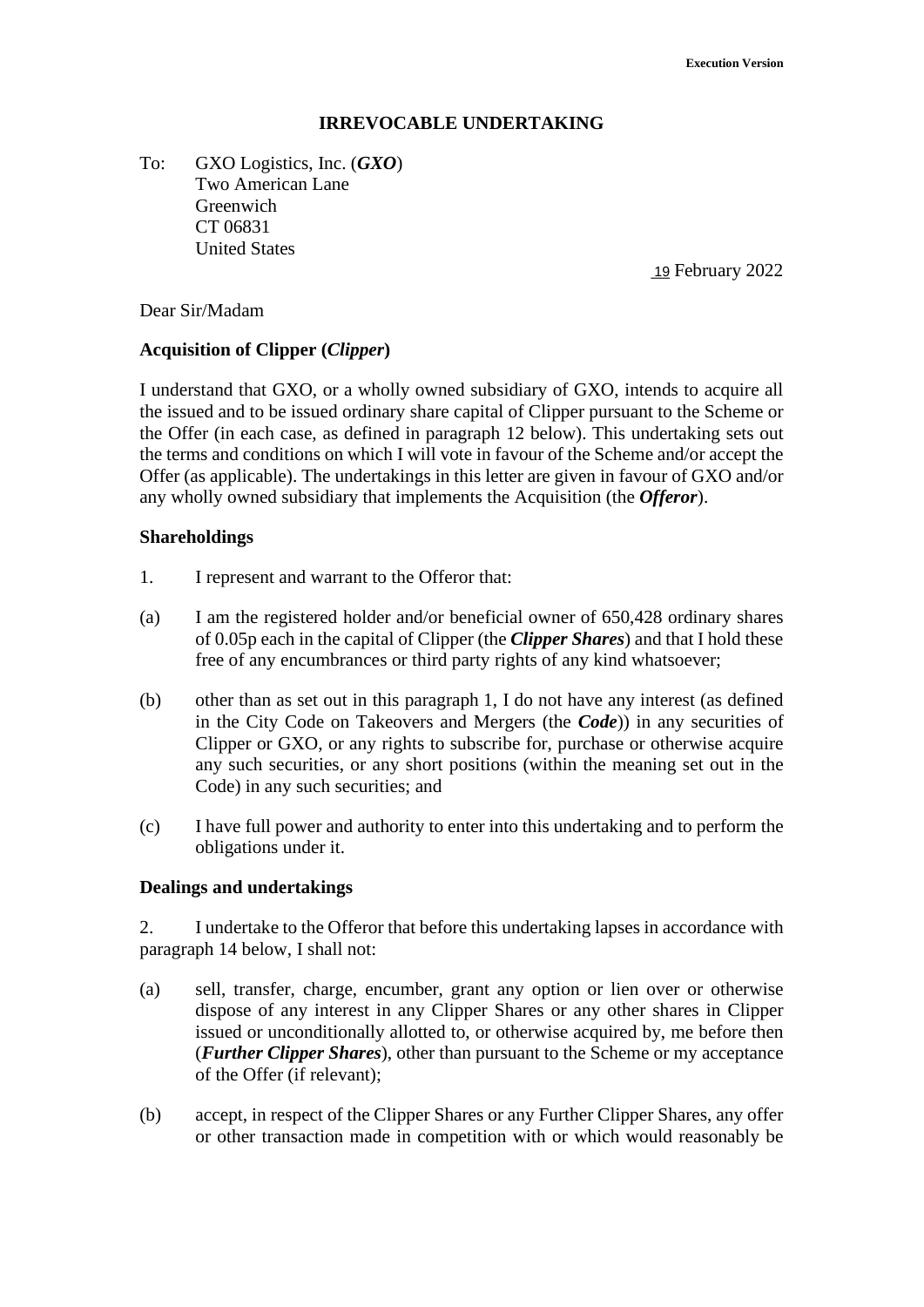expected to frustrate the Acquisition (as defined in paragraph 12 of this undertaking);

- (c) vote in favour of any resolution to approve any scheme of arrangement of Clipper, or other transaction which is proposed in competition with or which would reasonably be expected to frustrate the Acquisition;
- (d) vote in favour of or otherwise consent to any matter for the purposes of Rule 21 of the Code;
- (e) (other than pursuant to the Acquisition) enter into any agreement or arrangement, incur any obligation or give any indication of intent:
	- (i) to do any of the acts referred to in paragraphs  $2(a)$  to  $2(d)$ ;
	- (ii) in relation to, or operating by reference to, the Clipper Shares or any Further Clipper Shares; or
	- (iii) which in relation to the Clipper Shares or any Further Clipper Shares, would or would reasonably be expected to restrict or impede me accepting the Offer or voting in favour of the Scheme (as applicable) or which might otherwise frustrate the Acquisition,

and for the avoidance of doubt, references in this paragraph  $2(e)$  to any agreement, arrangement, obligation or indication of intent includes any agreement, arrangement, obligation or indication of intent whether or not legally binding or subject to any condition or which is to take effect if the Scheme or the Offer (as the case may be) lapses or is withdrawn or if this undertaking ceases to be binding or following any other event.

3. I further undertake not to (other than as a result of my participation in any Clipper share scheme), until the earlier of:

- (a) this undertaking lapsing in accordance with paragraph 14 below; or
- (b) either the Offer becoming unconditional or the Scheme being approved by the Court,

acquire any interests (as defined in the Code) or otherwise deal or undertake any dealing (as defined in the Code) in any relevant securities (as defined in the Code) of Clipper or GXO unless the Panel on Takeovers and Mergers (the *Panel*)) determines, and confirms to you, that, in respect of such acquisition or dealing, I am not acting in concert with you pursuant to Note 9 on the definition of "Acting in concert" set out in the Code.

4. I undertake to cause the registered holder of any Clipper Shares of which I am the beneficial holder (the *Beneficial Shares*) to comply with the undertakings in paragraphs 2 and 3 above in respect of the Beneficial Shares.

### **Undertaking to accept the Offer and/or to vote in favour of the Scheme**

5. I undertake that: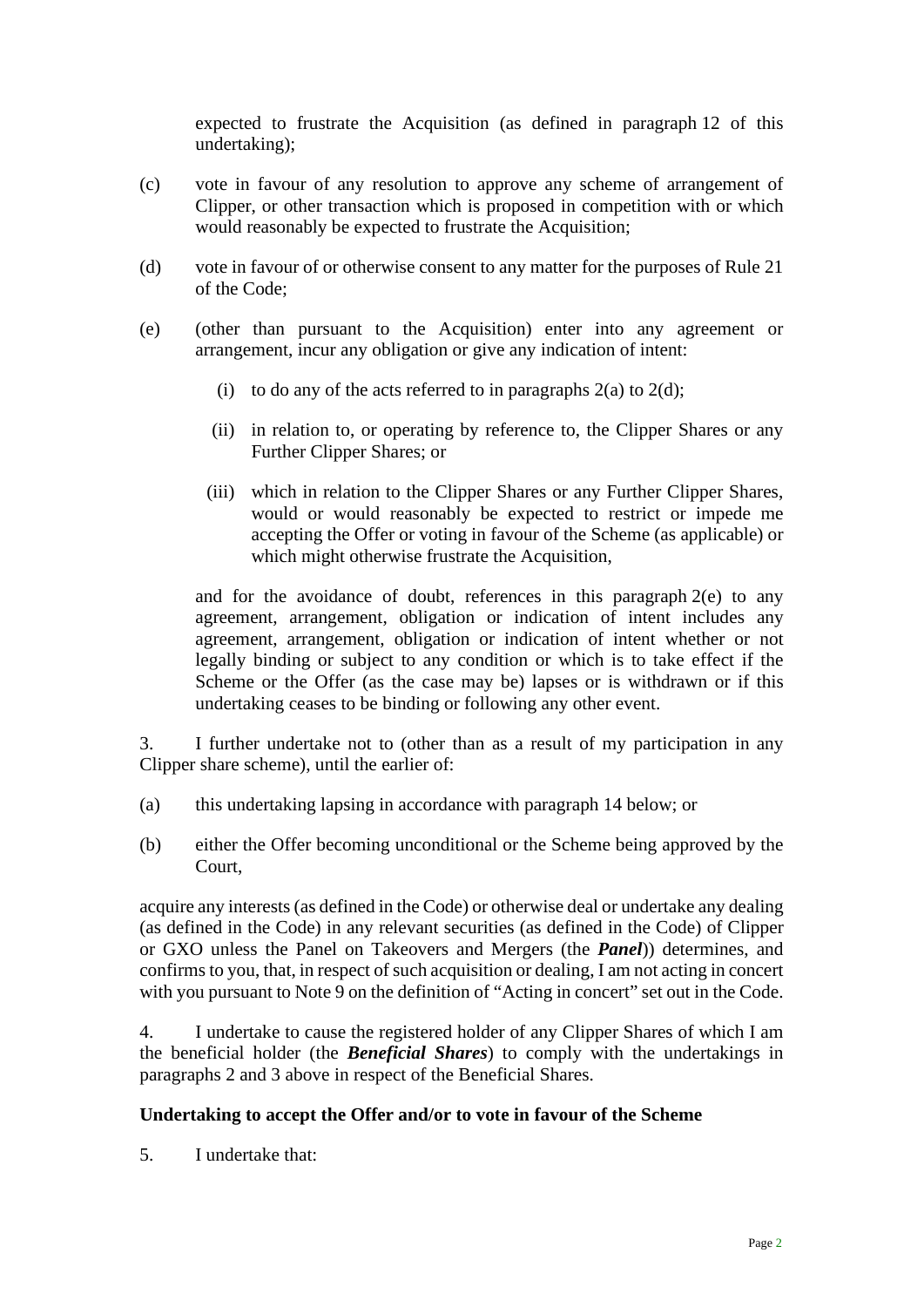- (a) if the Offeror elects to implement the Acquisition by way of the Offer:
	- (i) I shall accept the Offer in respect of the Clipper Shares in accordance with the procedure for acceptance set out in the formal document containing such Offer (the *Offer Document*) not later than seven days after the Offeror sends the Offer Document to Clipper shareholders and shall accept the Offer in respect of any Further Clipper Shares in accordance with the same procedure not later than three days after I become the registered holder of the Further Clipper Shares;
	- (ii) I shall cause the registered holder of any Beneficial Shares to accept the Offer in accordance with the procedure for acceptance set out in the Offer Document not later than seven days after the Offeror sends the Offer Document;
	- (iii) I shall accept any proposal made by the Offeror to holders of options over Clipper shares in compliance with Rule 15 of the Code in respect of all such options held by me not later than seven days after the Offeror sends such proposals to the holders of options or otherwise ensure that any Clipper shares arising on conversion of options participate in the Offer;
	- (iv) I shall not withdraw any acceptances of the Offer and will cause the registered holder of any Beneficial Shares not to do so; and
	- (v) the Offeror shall acquire the Clipper Shares, the Beneficial Shares and any Further Clipper Shares pursuant to the Offer free of any lien, charge, option, equity or encumbrance of any nature whatsoever and together with all rights of any nature attaching to those shares including the right to all dividends declared or paid after the date such Offer becomes or is declared unconditional;
- (b) if the Offeror elects to implement the Acquisition by way of the Scheme:
	- (i) I shall exercise all voting rights attaching to the Clipper Shares and any Further Clipper Shares to vote in favour of all resolutions to approve the Scheme and/or the Acquisition, and any related matters, proposed at any general or class meeting (*General Meeting*) and Court convened meeting (*Court Meeting*) of Clipper to be convened and held in connection with the Scheme and/or the Acquisition, or at any adiournment of any such meeting:
	- (ii) I shall execute any forms of proxy in respect of the Clipper Shares and any Further Clipper Shares required by the Offeror appointing any person nominated by the Offeror to attend and vote at any General Meeting or Court Meeting in respect of the resolutions to approve the Scheme and/or the Acquisition, and any related matters, and shall ensure that any such executed forms of proxy are received by Clipper's registrars not later than 3.00 p.m. (London time) on the tenth day after Clipper sends the formal document setting out the terms and conditions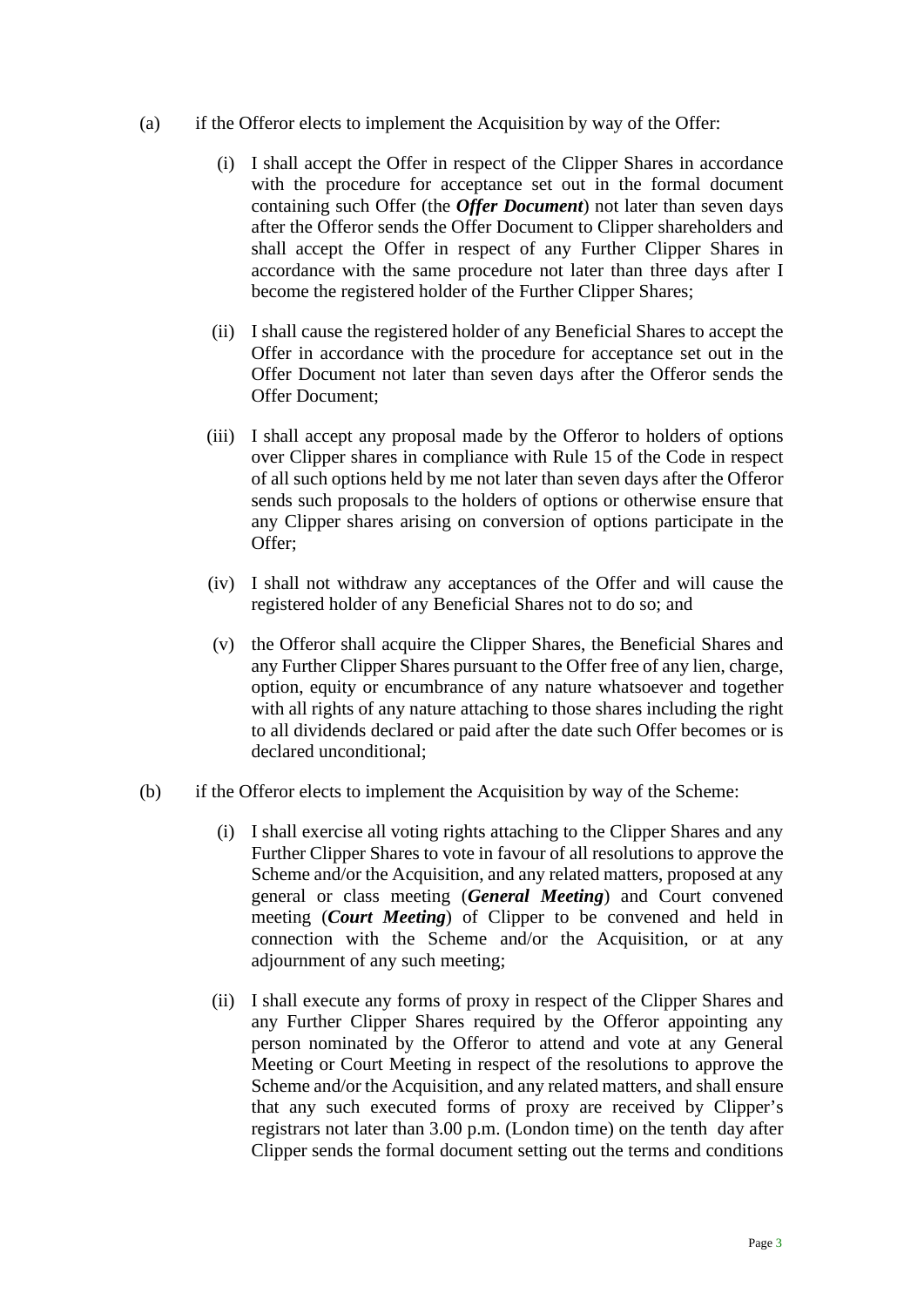of the Scheme (the *Scheme Document*) to Clipper shareholders (or, in respect of any Further Clipper Shares, within three days of becoming the registered holder of such shares, if later);

- (iii) I shall not revoke the terms of any proxy submitted in accordance with paragraph 5(b)(ii), either in writing or by attendance at any General Meeting or Court Meeting or otherwise;
- (iv) I shall cause the registered holder of any Beneficial Shares to comply with the undertakings in paragraphs  $5(b)(i)$  to  $5(b)(iii)$  in respect of the Beneficial Shares;
- (v) I shall accept any proposal made by the Offeror to holders of options over Clipper shares in compliance with Rule 15 of the Code in respect of all such options held by me not later than seven days after the Offeror sends such proposals to the holders of options or otherwise ensure that any Clipper shares arising on conversion of options participate in the Scheme; and
- (vi) the Offeror shall acquire the Clipper Shares, the Beneficial Shares and any Further Clipper Shares pursuant to the Scheme which provides for the transfer of such shares to the Offeror free of any lien, charge, option, equity or encumbrance of any nature whatsoever and together with all rights of any nature attaching to those shares including the right to all dividends declared or paid after the Scheme effective date; and
- (c) I shall elect (and not subsequently amend such election), pursuant to the terms of the Mix and Match Facility (as defined in the Rule 2.7 firm offer announcement that announces the Acquisition (the *Rule 2.7 Announcement*)), to receive fifty (50) per cent. New GXO Shares (as defined in the Rule 2.7 Announcement) in respect of my entire beneficial holding of Clipper Shares and any Further Clipper Shares:
	- (i) if the Offeror elects to implement the Acquisition by way of the Scheme, by no later than 3.00 p.m. (London time) on the tenth day after Clipper sends the Scheme Document to Clipper shareholders (or, in respect of any Further Clipper Shares, within three days of becoming the registered holder of such Further Clipper Shares, if later); or
	- (ii) if the Offeror elects to implement the Acquisition by way of the Offer, by no later than seven days after the Offeror sends the Offer Document to Clipper shareholders (or, in respect of any Further Clipper Shares, not later than three days after becoming the registered holder of such Further Clipper Shares, if later),

and I shall cause the registered holder of any Clipper Shares and/or (if applicable) Further Clipper Shares of which I am the beneficial owner to comply with the undertakings in this paragraph 5(c) in respect of those Clipper Shares and/or (if applicable) Further Clipper Shares.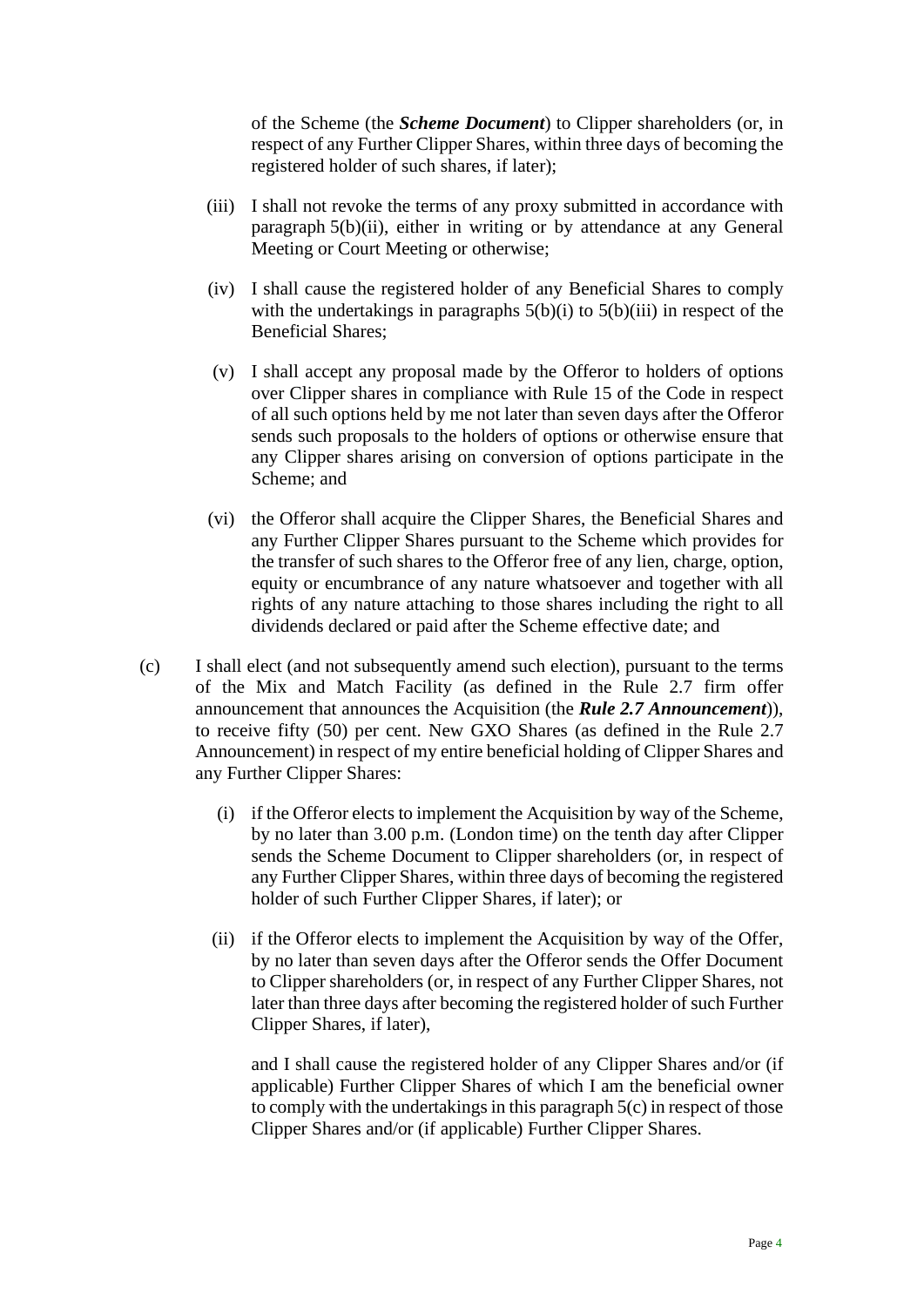## **Voting Rights**

6. From the time the Offeror releases the Rule 2.7 Announcement to the time this undertaking lapses in accordance with paragraph 14:

- (a) I shall exercise the voting rights attached to the Clipper Shares and any Further Clipper Shares on a Relevant Resolution (as defined in paragraph 7) only in accordance with the Offeror's directions;
- (b) I shall exercise the rights attaching to the Clipper Shares and any Further Clipper Shares to requisition or join in requisitioning any general or class meeting of Clipper pursuant to section 303 of the Companies Act 2006 for the purposes of considering a Relevant Resolution and to require Clipper to give notice of such a resolution pursuant to section 338 of the Companies Act 2006 only in accordance with the Offeror's directions;
- (c) for the purpose of voting on a Relevant Resolution, I shall execute any form of proxy required by the Offeror appointing any person nominated by the Offeror to attend and vote at the relevant general or class meeting of Clipper (and shall not revoke the terms of any such proxy whether in writing, by attendance or otherwise); and
- (d) I shall cause the registered holder of any Beneficial Shares to comply with paragraphs 6(a) to 6(c) in respect of the Beneficial Shares.
- 7. A *Relevant Resolution* means:
- (a) a resolution (whether or not amended) proposed at a general or class meeting of Clipper, or at an adjourned meeting, the passing of which is required to implement the Acquisition or which, if passed, would reasonably be expected to result in any condition of the Acquisition not being fulfilled or which would reasonably be expected to impede or frustrate the Acquisition in any way (including, for the avoidance of doubt, any resolution to approve any scheme of arrangement or other transaction in relation to Clipper which is proposed in competition with or which would reasonably be expected to frustrate the Acquisition) or which is to approve a matter for the purposes of Rule 21 of the Code;
- (b) a resolution to adjourn a general or class meeting of Clipper whose business includes the consideration of a resolution falling within paragraph  $7(a)$ ; and
- (c) a resolution to amend a resolution falling within paragraph 7(a) or paragraph 7(b).

#### **Documentation**

- 8. I consent to:
- (a) this undertaking being disclosed to the Panel;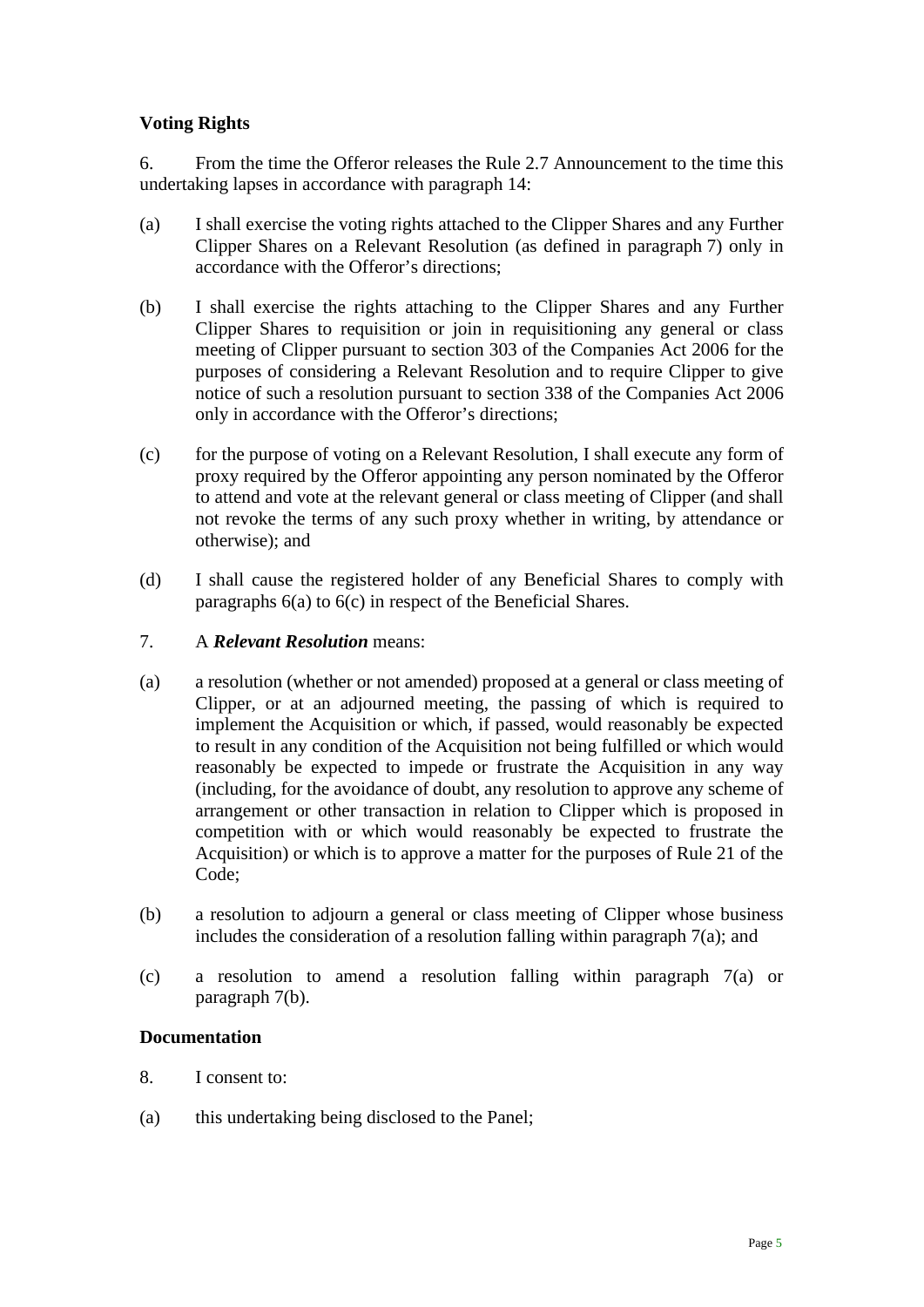- (b) the inclusion of references to me and the registered holder of any Beneficial Shares, and particulars of this undertaking and our holdings of, interests in, rights to subscribe for and short positions in relevant securities of Clipper being included in the Rule 2.7 Announcement and any offer document or scheme document published in connection with the Acquisition, and any other announcement made, or document issued, by or on behalf of the Offeror in connection with the Acquisition; and
- (c) this undertaking being available for inspection as required by Rule 26.1 of the Code or the Listing Rules of the Financial Conduct Authority including, without limitation, being made publicly available on the Offeror's and Clipper's websites.

9. I shall promptly give you all information and any assistance as you may reasonably require for the preparation of the Rule 2.7 Announcement, any Offer Document or Scheme Document and any other announcement to be made, or document to be issued, by or on behalf of the Offeror in connection with the Acquisition in order to comply with the requirements of the Code, the Panel, the Court, the Companies Act 2006, the Financial Conduct Authority, the London Stock Exchange or any other legal or regulatory requirement or body. I shall immediately notify you in writing of any change in the accuracy or impact of any information previously given to you.

## **Secrecy**

10. Subject (and without prejudice) to the relevant provisions of the Code (including Rule 2.3(d) or otherwise) I shall keep secret the possibility, terms and conditions of the Acquisition and the existence and terms of this undertaking until the Rule 2.7 Announcement is released, provided that I may disclose the same to Clipper and its advisers (and other third parties who reasonably need to know) in which case I shall request that they observe secrecy in the same terms. The obligations in this paragraph shall survive termination of this undertaking.

11. I understand that the information you have given to me in relation to the Acquisition must be kept confidential until the Rule 2.7 Announcement is released or the information has otherwise become generally available. To the extent any of the information is inside information for the purposes of the Criminal Justice Act 1993 or the Market Abuse Regulation No 596/2014 (as it forms part of UK domestic law by virtue of the European Union (Withdrawal) Act 2018), I will comply with the applicable restrictions in those enactments on dealing in securities and disclosing inside information.

## **Interpretation**

- 12. In this undertaking:
- (a) references to the *Offer* means any firm offer (under Rule 2.7 of the Code) to be made by or on behalf of the Offeror to acquire the issued ordinary share capital of Clipper: (i) on the terms set out in the Appendix to this undertaking; (ii) recommended by the board of directors of Clipper; or (iii) as otherwise agreed in writing, and a reference to the *Offer* also includes any new, increased,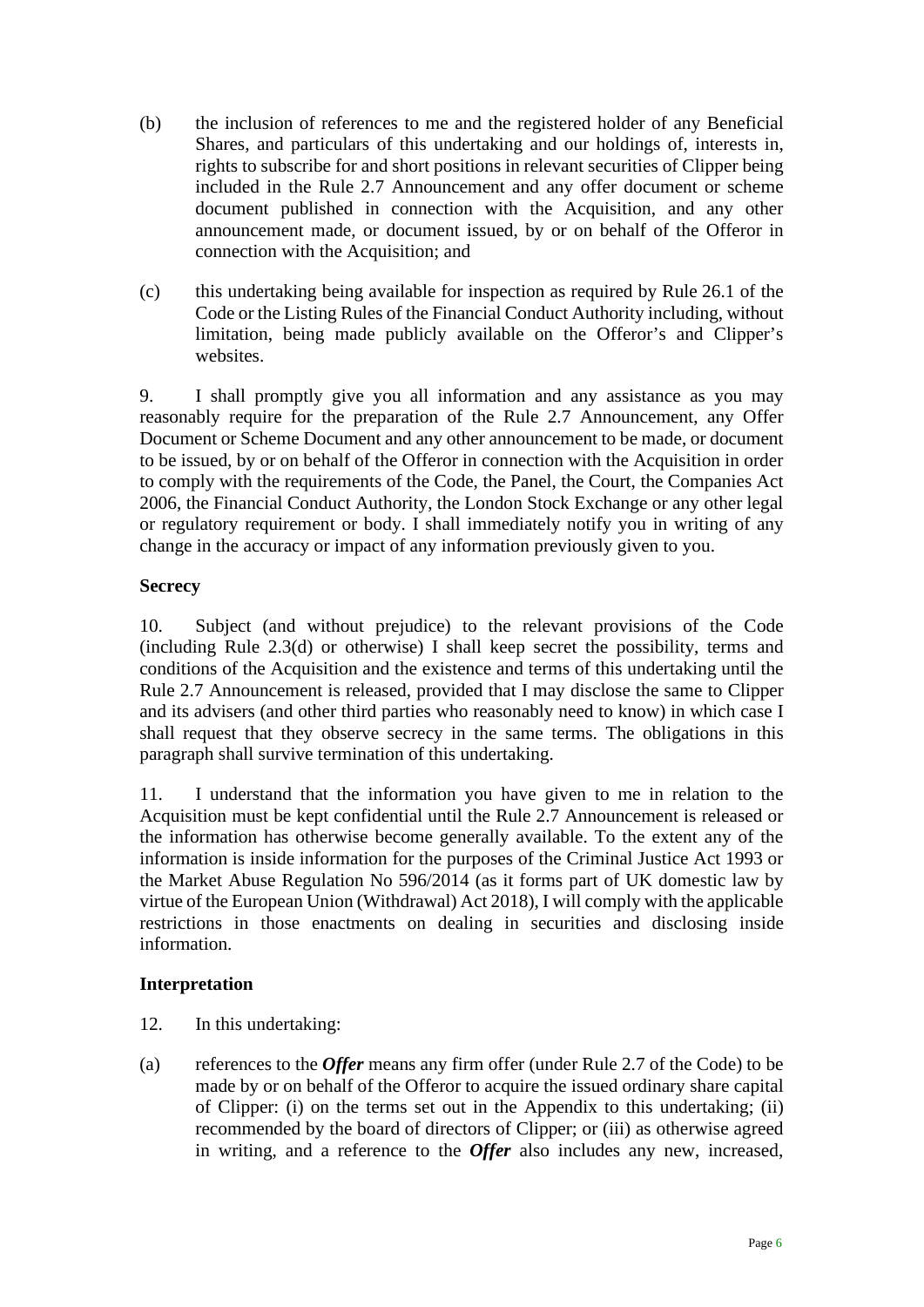renewed or revised firm offer (under Rule 2.7 of the Code) made by the Offeror to implement the Acquisition provided that its terms are: (i) in the reasonable opinion of Clipper's financial adviser, at least as favourable to Clipper's shareholders as the terms set out in the Appendix and/or the Rule 2.7 Announcement (as applicable); or (ii) recommended by the board of directors of Clipper;

- (b) references to the *Scheme* means any scheme of arrangement of Clipper under section 895 Companies Act 2006 to implement the Acquisition: (i) on the terms set out in the Appendix to this undertaking; (ii) recommended by the board of directors of Clipper; or (iii) as otherwise agreed in writing, and a reference to the *Scheme* also includes any new, increased, renewed or revised scheme of arrangement of Clipper to implement the Acquisition, provided that its terms are: (i) in the reasonable opinion of Clipper's financial adviser, at least as favourable to Clipper's shareholders as the terms set out in the Appendix and/or the Rule 2.7 Announcement (as applicable); or (ii) recommended by the board of directors of Clipper; and
- (c) references to the *Acquisition* means the proposed acquisition by the Offeror of ordinary shares of 0.05 pence each in the capital of Clipper, whether (at the election of the Offeror, subject to the terms of any cooperation agreement to be entered into between the Offeror and Clipper) pursuant to the Offer or the Scheme.

### **Time of the Essence**

13. Any time, date or period mentioned in this undertaking may be extended by mutual agreement but as regards any time, date or period originally fixed or as extended, time shall be of the essence.

### **Lapse of undertaking**

14. This undertaking shall lapse, and all of my obligations hereunder shall immediately terminate, if:

- (a) the Rule 2.7 Announcement is not released by 7 a.m. on 15 April 2022 or such later date as the Offeror and Clipper may agree;
- (b) the Offeror announces that it does not intend to make or proceed with the Acquisition and no new, revised or replacement Offer or Scheme is announced in accordance with Rule 2.7 of the Code at the same time;
- (c) the Offer or Scheme lapses or is withdrawn and no new, revised or replacement Scheme or Offer has been announced, in accordance with Rule 2.7 of the Code, in its place or is announced, in accordance with Rule 2.7 of the Code, at the same time; or
- (d) any competing offer for the entire issued and to be issued share capital of Clipper becomes or is declared unconditional or, if proceeding by way of scheme of arrangement, becomes effective.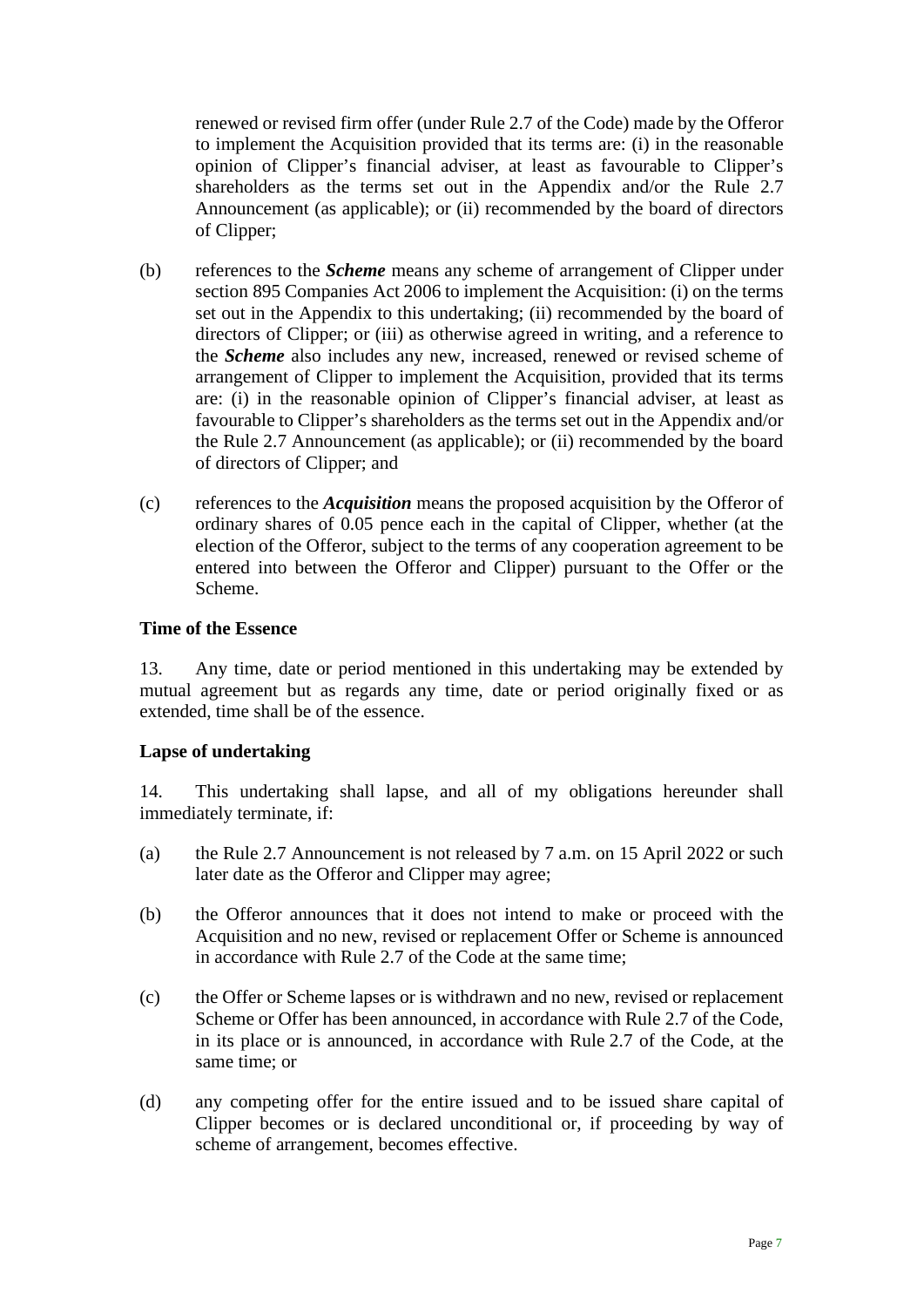If this undertaking lapses, I shall have no claim against the Offeror, and the Offeror shall have no claim against me, save in respect of any prior breach thereof. This paragraph shall survive the lapse of this undertaking.

## **Confirmation**

15. I confirm that in signing this undertaking I am not a client or customer of Rothschild & Co for the purposes of the Conduct of Business Sourcebook of the Financial Conduct Authority and that Rothschild & Co is acting for the Offeror in connection with the Acquisition and no-one else and is not responsible to anyone other than the Offeror for providing the protections afforded to customers of Rothschild  $\&$ Co nor for providing advice in relation to the Acquisition. I confirm that I have been given an adequate opportunity to consider whether or not to execute this undertaking and to obtain independent advice.

### **Power of Attorney**

16. In order to secure the performance of my obligations under this undertaking, I appoint any director of the Offeror as my attorney:

- (a) if I fail to comply with any of the undertakings in paragraph 5, in my name and on my behalf to do all things and to execute all deeds and other documents as may be necessary to ensure compliance with such undertakings in respect of the Clipper Shares, the Beneficial Shares and any Further Clipper Shares (as appropriate); and
- (b) if I fail to comply with any of the undertakings in paragraph 6, to execute any form of proxy required by the Offeror to appoint any person nominated by the Offeror to attend a general or class meeting of Clipper and vote on a Relevant Resolution (as defined in paragraph 7),

provided that this appointment shall only take effect if and to the extent that I have failed to comply with any obligations under paragraph 5 or 6 above (as applicable).

17. I agree that this power of attorney is given by way of security and is irrevocable in accordance with section 4 Powers of Attorney Act 1971 until this undertaking lapses in accordance with paragraph 14 (at which time this power of attorney shall be automatically revoked without further action from me).

### **Specific Performance**

18. I agree that, if I fail to comply with any of the undertakings in paragraph 5 or breach any of my other obligations under this undertaking, damages may not be an adequate remedy and accordingly the Offeror shall be entitled to the remedies of specific performance, injunction or other equitable relief.

## **Third Party Rights**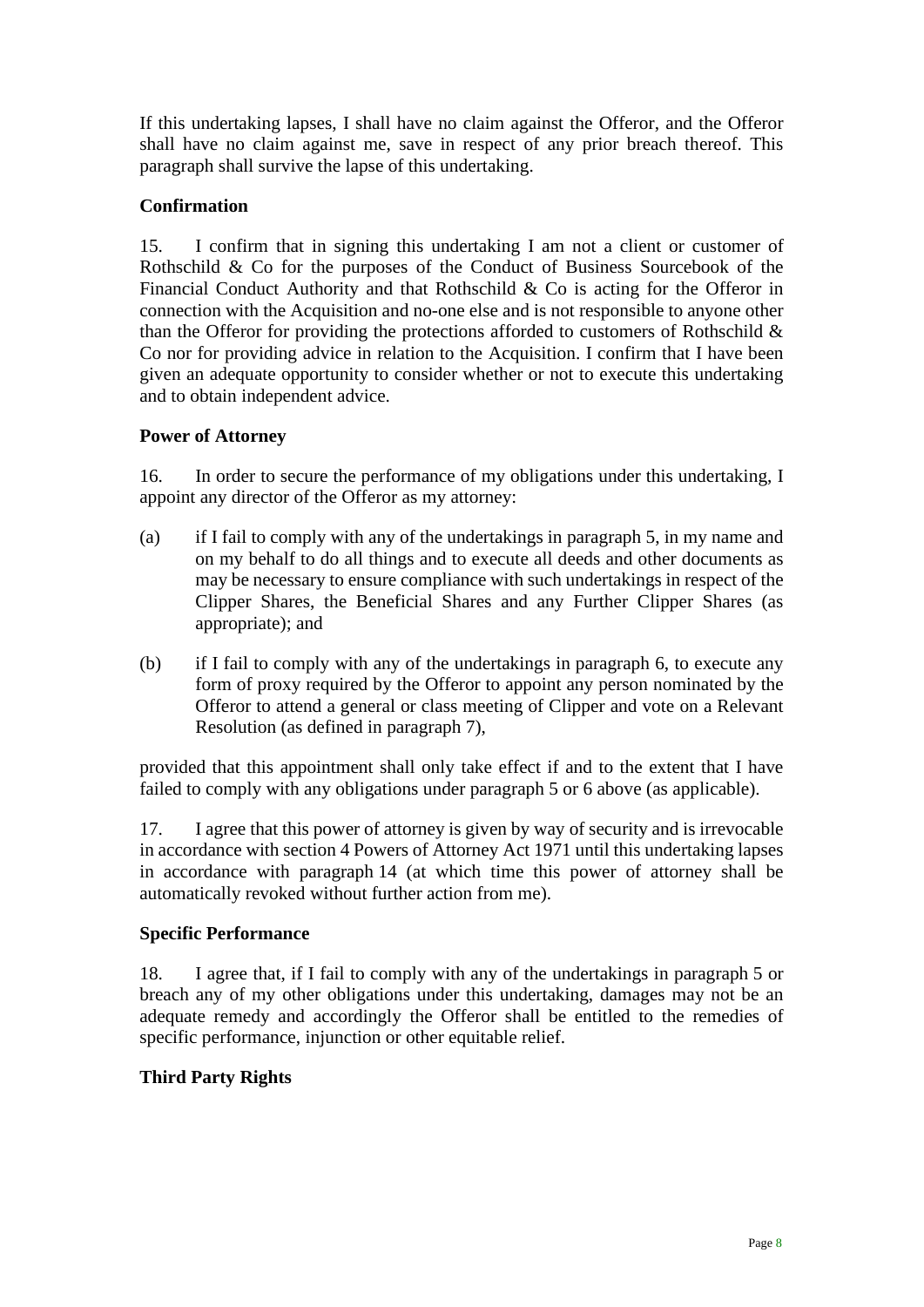19. The Offeror shall have the right to enforce any term of this undertaking. Any other person who is not party to this undertaking has no right under the Contracts (Rights of Third Parties) Act 1999 to enforce any term of this undertaking.

### **Governing Law**

20. This undertaking and any non-contractual obligations arising out of or in connection with this undertaking shall be governed by, and interpreted in accordance with, English law. The English courts shall have exclusive jurisdiction in relation to all disputes (including claims for set-off and counterclaims) arising out of or in connection with this undertaking including, without limitation disputes arising out of or in connection with: (i) the creation, validity, effect, interpretation, performance or nonperformance of, termination or the legal relationships established by, this undertaking; and (ii) any non-contractual obligations arising out of or in connection with this undertaking. For such purposes each party irrevocably submits to the jurisdiction of the English courts and waives any objection to the exercise of such jurisdiction. Each party also irrevocably waives any objection to the recognition or enforcement in the courts of any other country of a judgment delivered by an English court exercising jurisdiction pursuant to this clause.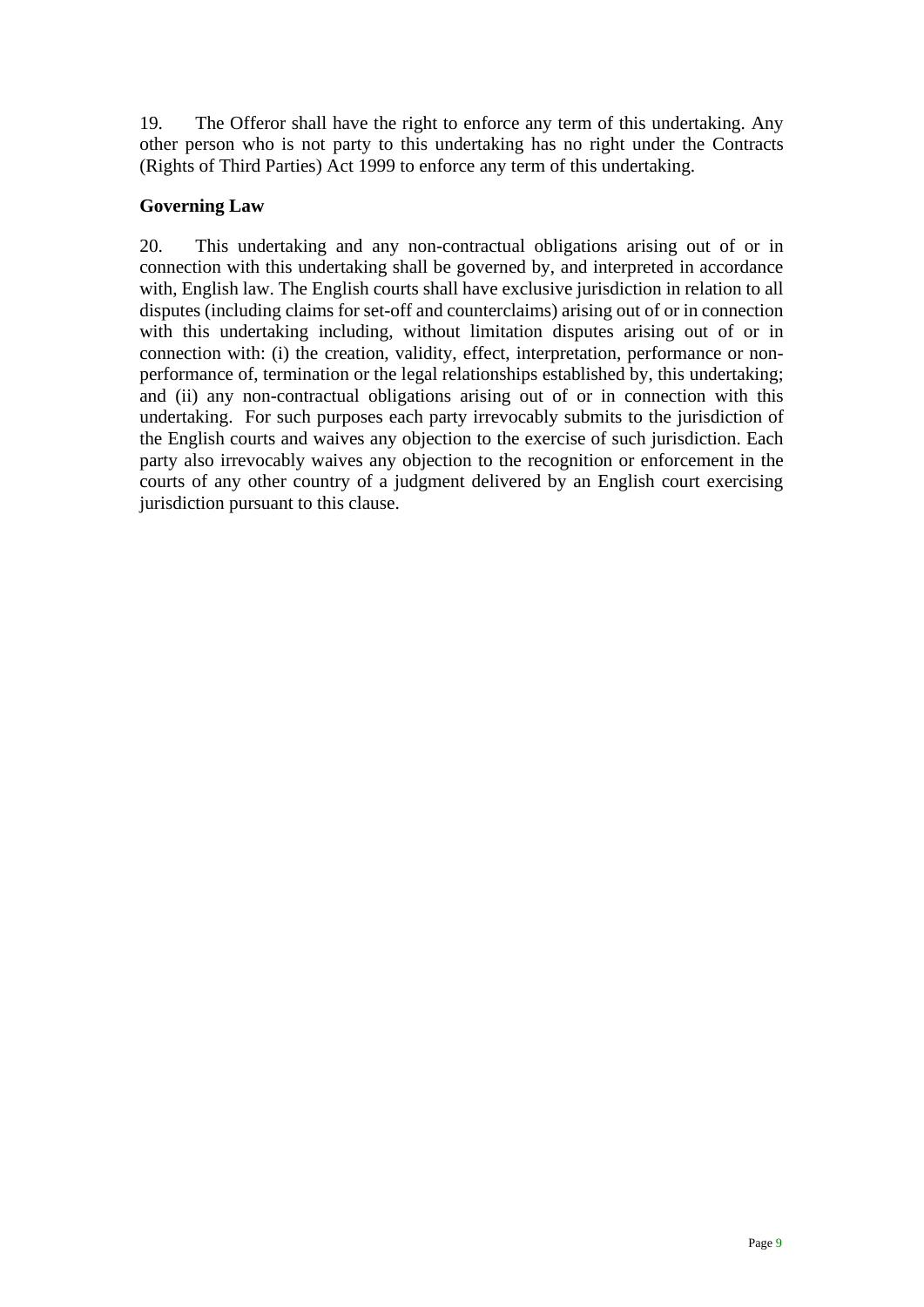# **SIGNED as a DEED and**  $\qquad$  ) SIGNATURE: **DELIVERED** by  $($ **GEORGE TURNER** in the presence of: )



#### Witness:  $\qquad \qquad$  SIGNATURE: